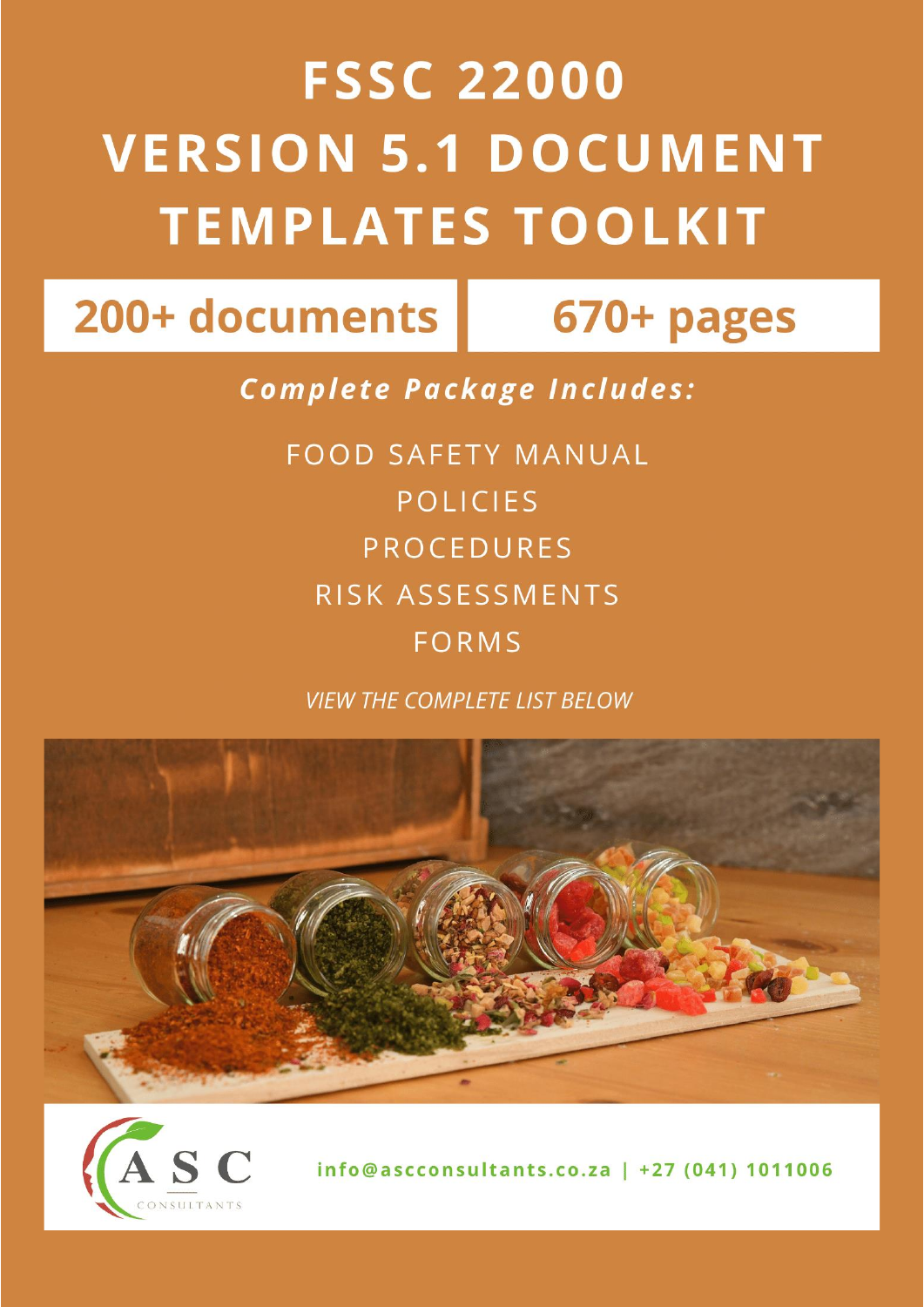# **PART 1: ISO 22000: 2018 Food Safety Management System**

| <b>DOC NO</b>  | <b>DOCUMENT NAME</b>                                    | <b>TYPE OF DOCUMENT</b> | <b>PAGES</b>   |
|----------------|---------------------------------------------------------|-------------------------|----------------|
|                | <b>PART 1.1: Food Safety Management System Manual</b>   |                         |                |
| <b>FSSC001</b> | Food Safety Management Systems Manual                   | Manual                  | 47             |
|                | <b>PART 1.2: Context of the Organisation (Clause 4)</b> |                         |                |
| <b>FSSC002</b> | Context of the Organisation Procedure                   | Procedure               | 18             |
| <b>FSSC003</b> | Clause 4.2: Needs and Expectations of Interest Parties  | Form                    | 3              |
| <b>FSSC004</b> | Clause 4.2.1: Risk Assessment Matrix                    | Form                    | 1              |
|                | PART 1.3 - Leadership (Clause 5)                        |                         |                |
| <b>FSSC005</b> | Leadership Procedure                                    | Procedure               | 5              |
| <b>FSSC006</b> | Clause 5.3: Organisation Structure                      | Form                    | 1              |
|                | PART 1.4: Planning (Clause 6)                           |                         |                |
| <b>FSSC007</b> | <b>Planning Procedure</b>                               | Procedure               | 9              |
|                | PART 1.5: Support (Clause 7)                            |                         |                |
| <b>FSSC008</b> | <b>Support Procedure</b>                                | Procedure               | 10             |
| <b>FSSC009</b> | Clause 7.2 & 7.3: Training Procedure                    | Procedure               | 5              |
| <b>FSSC010</b> | Clause 7.4: Communication Procedure                     | Procedure               | 8              |
| <b>FSSC011</b> | Clause 7.4.1: Communication Matrix                      | Form                    | $\overline{2}$ |
| <b>FSSC012</b> | Clause 7.4.2: Document Codification                     | Form                    | 1              |
| FSSC013        | Clause 7.5: Form and Data Control Procedure             | Procedure               | 8              |
| FSSC014        | Clause 7.5.3: Control of Records Procedure              | Procedure               | 4              |
|                | <b>PART 1.6: Operation (Clause 8)</b>                   |                         |                |
| <b>FSSC014</b> | <b>Operation Procedure</b>                              | Procedure               | 12             |
| <b>FSSC015</b> | Clause 8.2: Pre-requisite Programme Procedure           | Procedure               | $\overline{7}$ |
| <b>FSSC016</b> | Clause 8.3: Identification and Traceability Procedure   | Procedure               | 4              |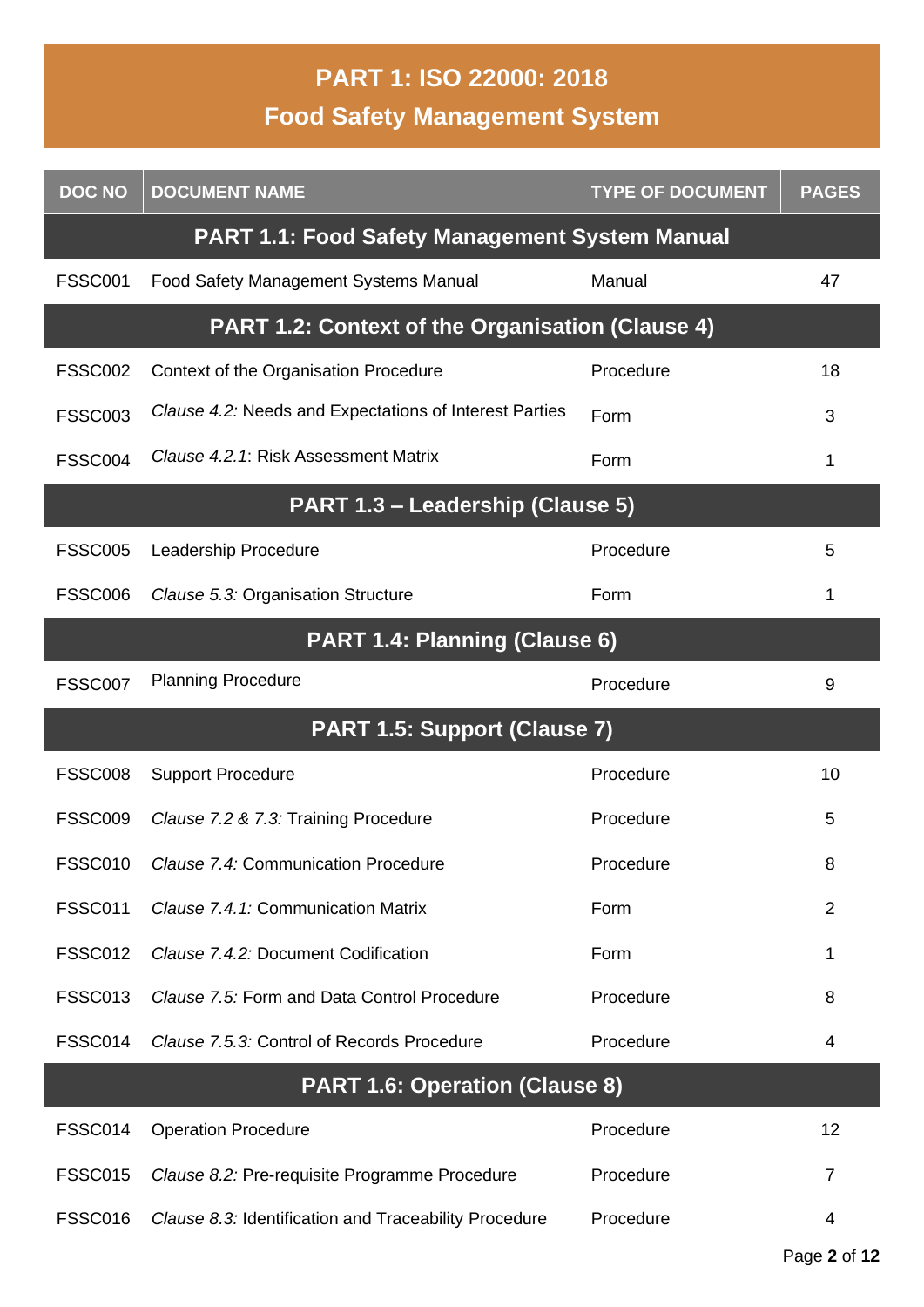| <b>DOC NO</b>  | <b>DOCUMENT NAME</b>                                                           | <b>TYPE OF DOCUMENT</b> | <b>PAGES</b>   |
|----------------|--------------------------------------------------------------------------------|-------------------------|----------------|
| <b>FSSC017</b> | Clause 8.4: Emergency Preparedness and Response<br>Procedure                   | Procedure               | 10             |
| FSSC018        | Clause 8.5: HACCP Methodology Procedure                                        | Procedure               | 13             |
| <b>FSSC019</b> | Clause 8.6: HACCP Analysis Report                                              | Form                    | 42             |
| <b>FSSC020</b> | Clause 8.6: HACCP Plan                                                         | Form                    | 5              |
| <b>FSSC021</b> | Clause 8.7: Control of Monitoring and Measuring<br><b>Equipment Procedure</b>  | Procedure               | 5              |
| <b>FSSC022</b> | Clause 8.9.1: Correction, Corrective and Preventive<br><b>Action Procedure</b> | Procedure               | 6              |
| <b>FSSC023</b> | Clause 8.9.4: Disposal of Non-conforming Products                              | Form                    | 1              |
| <b>FSSC024</b> | Clause 8.9.4: Control of Nonconforming Products<br>Procedure                   | Procedure               | 4              |
| <b>FSSC025</b> | Clause 8.9.5: Product Withdrawal & Recall Procedure                            | Procedure               | 1              |
|                | <b>PART 1.7: Performance Evaluation (Clause 9)</b>                             |                         |                |
| <b>FSSC025</b> | <b>Performance Evaluation Procedure</b>                                        | Procedure               | $\overline{4}$ |
| FSSC026        | Clause 9.2: Internal Audit Procedure                                           | Procedure               | 5              |
| FSSC027        | Clause 9.3: Management Review Procedure                                        | Procedure               | 4              |
|                | <b>PART 1.8: Improvement (Clause 10)</b>                                       |                         |                |
| <b>FSSC028</b> | <b>Improvement Procedure</b>                                                   | Procedure               | 4              |
|                | <b>PART 1.9: Additional</b>                                                    |                         |                |
|                | <b>Part 1.9.1: Procedures (Food Safety)</b>                                    |                         |                |
| <b>FSSC029</b> | Preliminary Analysis of Production Process Procedure                           | Procedure               | 3              |
| <b>FSSC030</b> | <b>Hazard Identification Procedure</b>                                         | Procedure               | 2              |
| <b>FSSC031</b> | <b>HACCP Plan Procedure</b>                                                    | Procedure               | $\overline{7}$ |
|                | Part 1.9.2: Process Approach                                                   |                         |                |
| <b>FSSC032</b> | <b>Customer Service</b>                                                        | Form                    | 4              |
| <b>FSSC033</b> | Engineering (Maintenance)                                                      | Form                    | 3              |
| FSSC034        | Process Flow for Dispatch                                                      | Form                    | $\overline{2}$ |
| <b>FSSC035</b> | <b>Marketing Process Flow</b>                                                  | Form                    | 3              |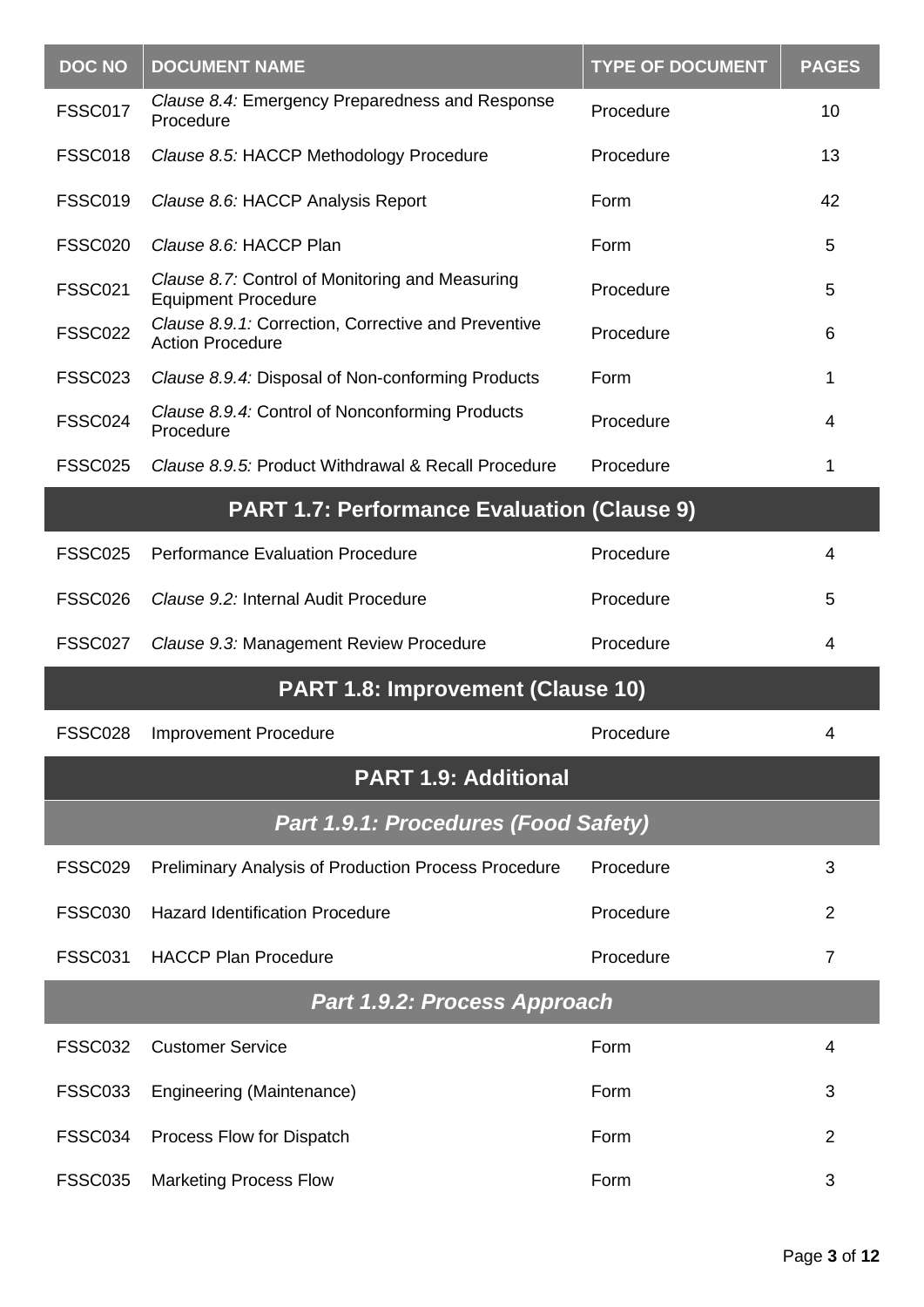| <b>DOC NO</b>  | <b>DOCUMENT NAME</b>                                   | <b>TYPE OF DOCUMENT</b>     | <b>PAGES</b>   |
|----------------|--------------------------------------------------------|-----------------------------|----------------|
| <b>FSSC036</b> | Process Flow for Externally Provided Purchase Activity | Form (Table problem)        | 6              |
| <b>FSSC037</b> | Process Flow for Quality Control                       | Form                        | 4              |
| <b>FSSC038</b> | <b>Process Flow for Stores</b>                         | Form                        | 5              |
| <b>FSSC039</b> | Food Safety Team Leader Processes                      | Form                        | 3              |
| FSSC040        | Process Flow for Training Activity                     | Form                        | 3              |
| <b>FSSC041</b> | Process Flow for Production                            | Form                        | 3              |
|                | <b>Part 1.9.3: HACCP Forms</b>                         |                             |                |
| FSSC042        | <b>Food Safety Team</b>                                | Form (Blank)                | 1              |
| FSSC043        | Food Safety Team                                       | Form (Completed<br>Example) | 1              |
| FSSC044        | <b>Product Description</b>                             | Form (Blank)                | 1              |
| <b>FSSC045</b> | <b>Product Description</b>                             | Form (Completed<br>Example) | 1              |
| FSSC046        | <b>Process Flow Chart</b>                              | Form (Blank)                | 1              |
| FSSC047        | <b>Process Flow Chart</b>                              | Form (Completed<br>Example) | 1              |
| FSSC048        | <b>Hazard Analysis Report</b>                          | Form (Blank)                | $\overline{2}$ |
| FSSC049        | <b>Hazard Analysis Report</b>                          | Form (Completed<br>Example) | 42             |
| <b>FSSC050</b> | <b>HACCP Plan</b>                                      | Form (Blank)                | 1              |
| <b>FSSC051</b> | <b>HACCP Plan</b>                                      | Form (Completed<br>Example) | 5              |
| <b>FSSC052</b> | Corrective Action Plan for CCP                         | Form (Blank)                | 1              |
| <b>FSSC053</b> | <b>Corrective Action Plan for CCP</b>                  | Form (Completed<br>Example) | 1              |
| <b>FSSC054</b> | <b>Environment Monitoring Plan</b>                     | Form (Blank)                | 1              |
| <b>FSSC055</b> | <b>Environment Monitoring Plan</b>                     | Form (Completed<br>Example) | 1              |
| <b>FSSC056</b> | <b>Operation Pre-requisite Programs</b>                | Form (Blank)                | 1              |
| <b>FSSC057</b> | <b>Operation Pre-requisite Programs</b>                | Form (Completed<br>Example) | 1              |
| <b>FSSC058</b> | <b>Pre-Requisite Programs</b>                          | Form (Blank)                | 13             |
| <b>FSSC059</b> | <b>Pre-Requisite Programs</b>                          | Form (Completed<br>Example) | 15             |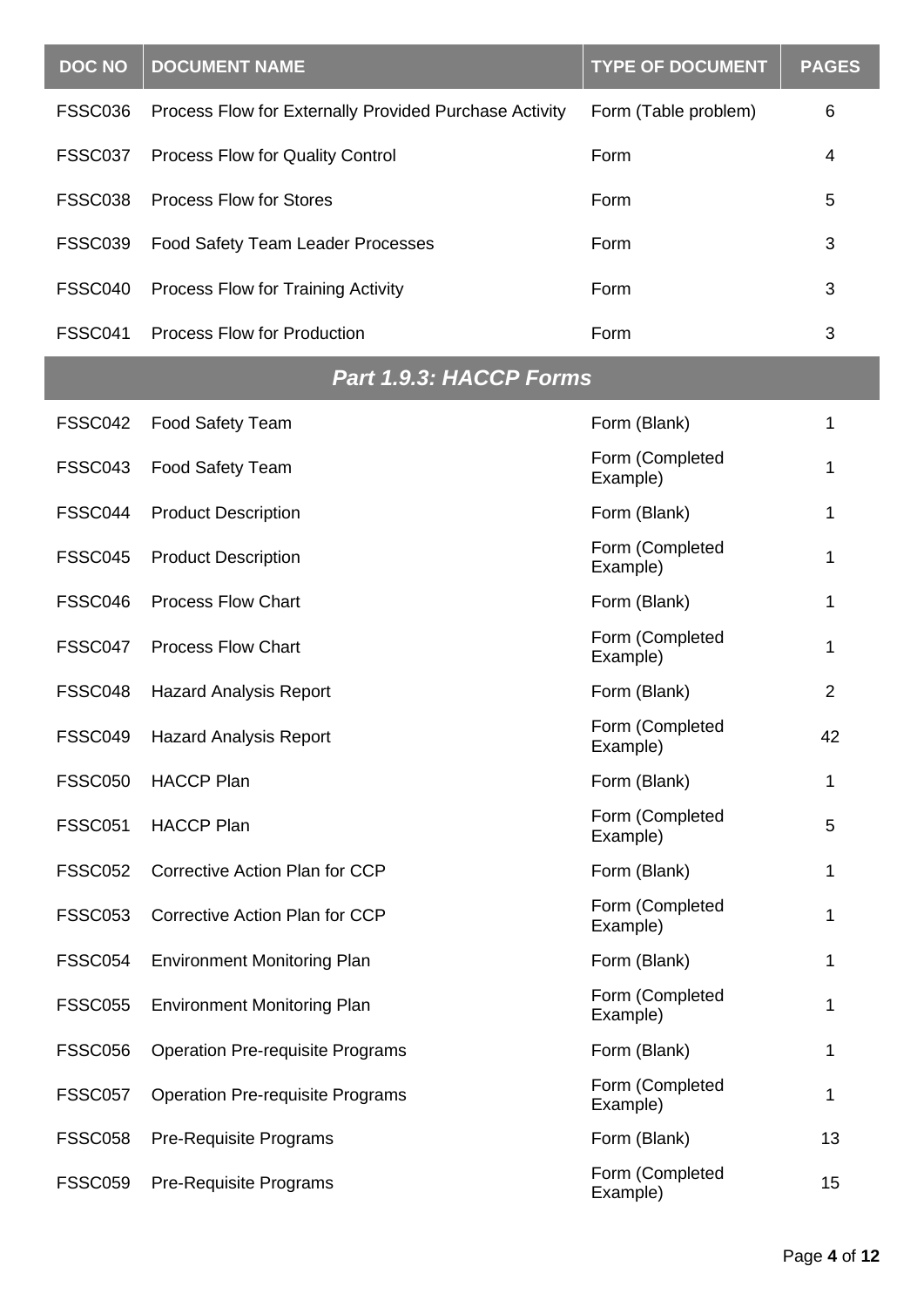| <b>DOC NO</b>                   | <b>DOCUMENT NAME</b>                            | <b>TYPE OF DOCUMENT</b> | <b>PAGES</b> |
|---------------------------------|-------------------------------------------------|-------------------------|--------------|
|                                 | Part 1.9.4: Auditing                            |                         |              |
| <b>FSSC060</b>                  | FSSC 22000 Audit Questionnaire                  | Form                    | 19           |
| <b>FSSC061</b>                  | ISO 22000: 2018 Clause-wise Audit Questionnaire | Form                    | 14           |
| <b>FSSC062</b>                  | Self-audit Checklist                            | <b>Excel File</b>       |              |
|                                 | <b>Part 1.9.5: Customer Complaints</b>          |                         |              |
| <b>FSSC063</b>                  | <b>Customer Complaints Trends</b>               | <b>Excel File</b>       |              |
| FSSC064                         | <b>Customer Complaints Procedure</b>            | Procedure               | 2            |
| <b>Part 1.9.6: Verification</b> |                                                 |                         |              |
| <b>FSSC065</b>                  | <b>Validation Procedure</b>                     | Procedure               | 6            |
| <b>FSSC066</b>                  | Verification Log Template                       | <b>Excel File</b>       |              |
|                                 | <b>Part 1.9.7: Other</b>                        |                         |              |
| FSSC067                         | <b>Skills Requirements</b>                      | Form                    | 1            |
| <b>FSSC068</b>                  | <b>Quality Plan</b>                             | Form                    | 1            |
| <b>FSSC069</b>                  | <b>Raw Material Specifications</b>              | Form                    | 1            |
| FSSC070                         | <b>Security Assessment</b>                      | Form                    | 1            |
| <b>FSSC071</b>                  | <b>Threat Assessment</b>                        | Form                    | 1            |
| <b>FSSC072</b>                  | <b>Vulnerability Assessment</b>                 | Form                    | 1            |
| <b>FSSC073</b>                  | <b>Risk Assessment Template</b>                 | Form                    | 3            |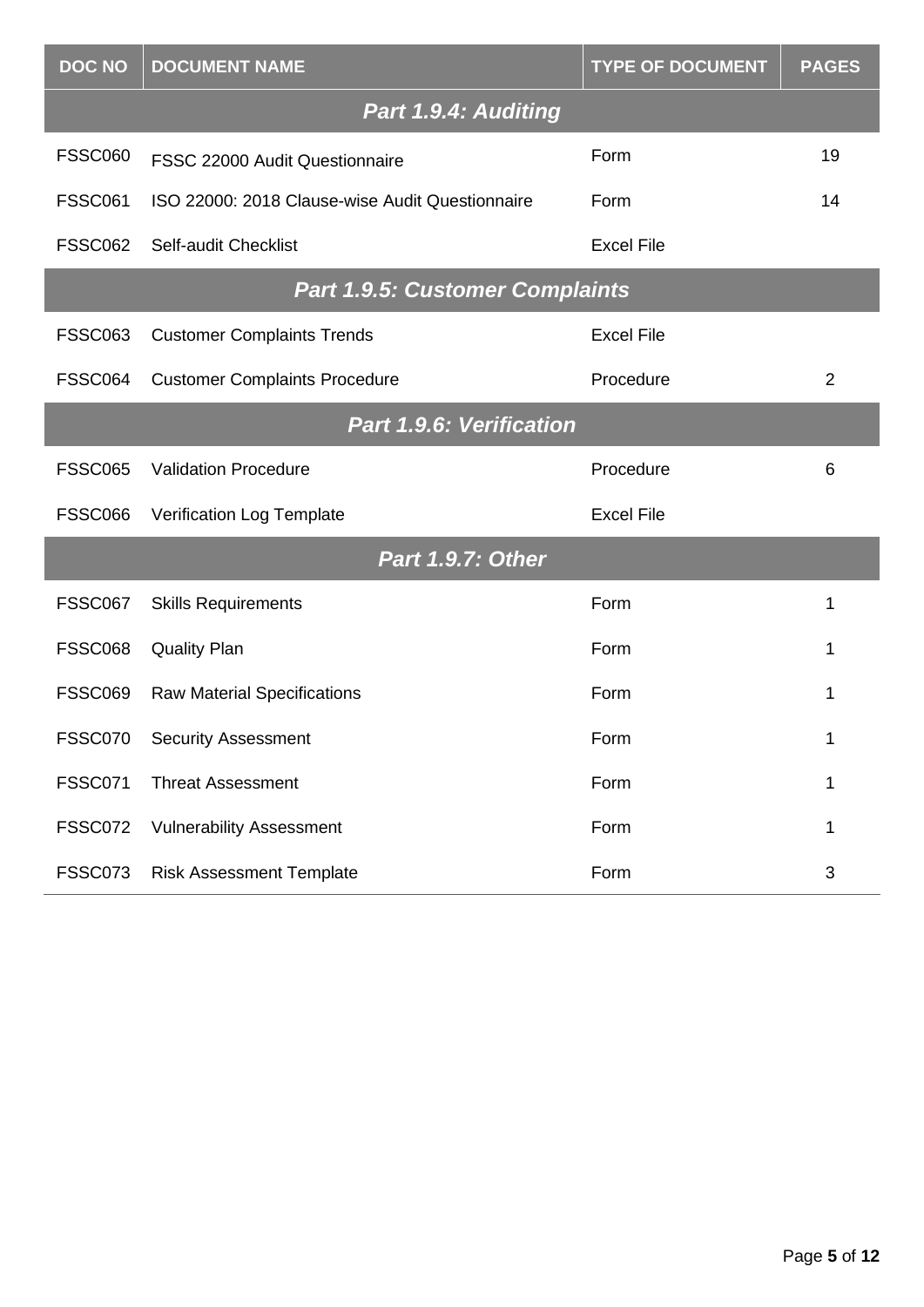#### **PART 2: ISO/TS 22002-1: 2009**

**Programmes on Food Safety for Food Manufacturing**

| <b>DOC NO</b>  | <b>DOCUMENT NAME</b>                                                            | <b>TYPE OF DOCUMENT</b> | <b>PAGES</b>   |
|----------------|---------------------------------------------------------------------------------|-------------------------|----------------|
|                | <b>PART 2.1: Construction and Layout of Building (Clause 4)</b>                 |                         |                |
| FSSC074        | Preventive Maintenance Plan                                                     | Excel                   |                |
| <b>FSSC075</b> | Construction and Layout of the Building                                         | Procedure               | 1              |
|                | <b>PART 2.2: Layout of Premises and Workspace (Clause 5)</b>                    |                         |                |
| FSSC076        | Layout of Premises and Workspace Procedure                                      | Procedure               |                |
| FSSC077        | <b>Equipment Layout Procedure</b>                                               | Procedure               |                |
|                | PART 2.3: Utilities - Air, Water, Energy (Clause 6)                             |                         |                |
| FSSC078        | Air, Waste, Energy, Gas and Boiler Chemicals<br>Procedure                       | Procedure               |                |
|                | PART 2.4: Waste Control (Clause 7)                                              |                         |                |
| FSSC079        | <b>Waste Disposal Procedure</b>                                                 | Procedure               | 3              |
|                | <b>PART 2.5: Equipment Sustainability Cleaning &amp; Maintenance (Clause 8)</b> |                         |                |
| <b>FSSC080</b> | Hygiene Clearance Procedure                                                     | Procedure               | 1              |
|                | <b>PART 2.6: Management of Purchased Material (Clause 9)</b>                    |                         |                |
| <b>FSSC081</b> | Material Receipt / Issue in Dispatch Procedure                                  | Procedure               | $\overline{2}$ |
| <b>FSSC082</b> | Purchase of Packing Materials Procedure                                         | Procedure               | 3              |
| <b>FSSC083</b> | <b>Purchasing Procedure</b>                                                     | Procedure               | 4              |
|                | <b>PART 2.7: Measures of Prevention of Cross-contamination (Clause 10)</b>      |                         |                |
| FSSC084        | <b>Microbiological Testing Procedure</b>                                        | Procedure               | 6              |
| <b>FSSC085</b> | <b>Product Protection Procedure</b>                                             | Procedure               | 3              |
| FSSC086        | <b>Prevention of Cross-Contamination Procedure</b>                              | Procedure               | $\overline{2}$ |
| FSSC087        | Material / Process / Product Mix-up Procedure                                   | Procedure               |                |
| <b>FSSC088</b> | Clause 10.3: Allergen Procedure                                                 | Procedure               | 8              |
| <b>FSSC089</b> | Clause 10.3: Allergen Risk Assessment                                           | Form                    | 4              |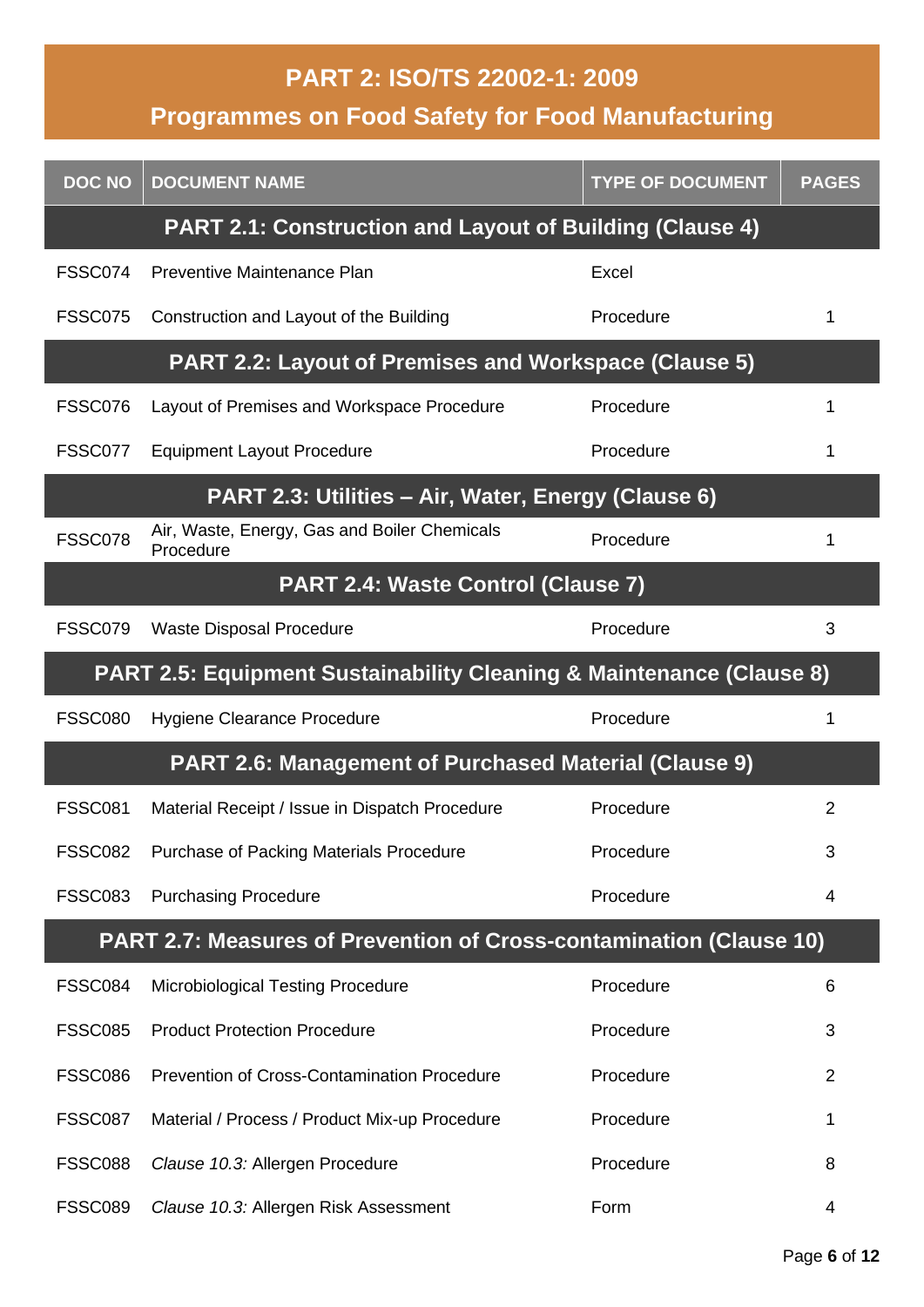| <b>DOC NO</b>  | <b>DOCUMENT NAME</b>                                                              | <b>TYPE OF DOCUMENT</b> | <b>PAGES</b>   |
|----------------|-----------------------------------------------------------------------------------|-------------------------|----------------|
| <b>FSSC090</b> | Clause 10.3: Allergen Assessment                                                  | Form                    | 1              |
| <b>FSSC091</b> | Clause 10.4: Glass Breakage Management Procedure                                  | Procedure               | $\overline{2}$ |
| <b>FSSC092</b> | Clause 10.4: Installation of New Glass Procedure                                  | Procedure               | 1              |
| <b>FSSC093</b> | Clause 10.4: Metal, Wood & Glass, Brittle Plastics<br><b>Management Procedure</b> | Procedure               | 2              |
|                | <b>PART 2.8: Cleaning and Sanitising (Clause 11)</b>                              |                         |                |
| FSSC094        | <b>Cleaning and Sanitation of Food Contact Surface</b><br>Procedure               | Procedure               | $\overline{2}$ |
| <b>FSSC095</b> | General Housekeeping Procedure                                                    | Procedure               | $\overline{2}$ |
|                | PART 2.9: Pest Control (Clause 12)                                                |                         |                |
| FSSC096        | <b>Pest Control Procedure</b>                                                     | Procedure               | 4              |
|                | <b>PART 2.10: Personnel Hygiene and Employee Facilities (Clause 13)</b>           |                         |                |
| FSSC097        | <b>PPE Laundering Procedure</b>                                                   | Procedure               | 1              |
| <b>FSSC098</b> | Entry & Exit - Personal Hygiene Procedure                                         | Procedure               | 1              |
| <b>FSSC099</b> | Personnel Health and Hygiene Procedure                                            | Procedure               | 3              |
| <b>FSSC100</b> | <b>Safety Procedure</b>                                                           | Procedure               | 1              |
|                | PART 2.11: Rework (Clause 14)                                                     |                         |                |
| <b>FSSC101</b> | <b>Rework Procedure</b>                                                           | Procedure               | $\overline{2}$ |
|                | PART 2.12: Product Recall (Clause 15)                                             |                         |                |
| <b>FSSC102</b> | <b>Product Recall Procedure</b>                                                   | Procedure               | 1              |
|                | <b>PART 2.13: Warehousing (Clause 16)</b>                                         |                         |                |
| <b>FSSC103</b> | Storage, Distribution & Transport Procedure                                       | Procedure               | 3              |
| <b>FSSC104</b> | <b>Product Release Procedure</b>                                                  | Procedure               | 5              |
| <b>FSSC105</b> | Material Receipt / Issue in Dispatch Procedure                                    | Procedure               | 2              |
| <b>FSSC106</b> | RM / PM / General Material Receipt / Issue / Storage<br>Procedure                 | Procedure               | $\overline{2}$ |
|                | PART 2.14: Product Information or Consumer Awareness (Clause 17)                  |                         |                |
| <b>FSSC107</b> | Product Information, Consumer Awareness and Food<br><b>Defense Procedure</b>      | Procedure               | $\overline{2}$ |
|                | <b>PART 2.15: Food Defense, Biovigilance and Bioterrorism (Clause 18)</b>         |                         |                |
| <b>FSSC108</b> | <b>Food Defense Procedure</b>                                                     | Procedure               | 4              |
| <b>FSSC109</b> | <b>Threat Assessment</b>                                                          | Form                    | 1              |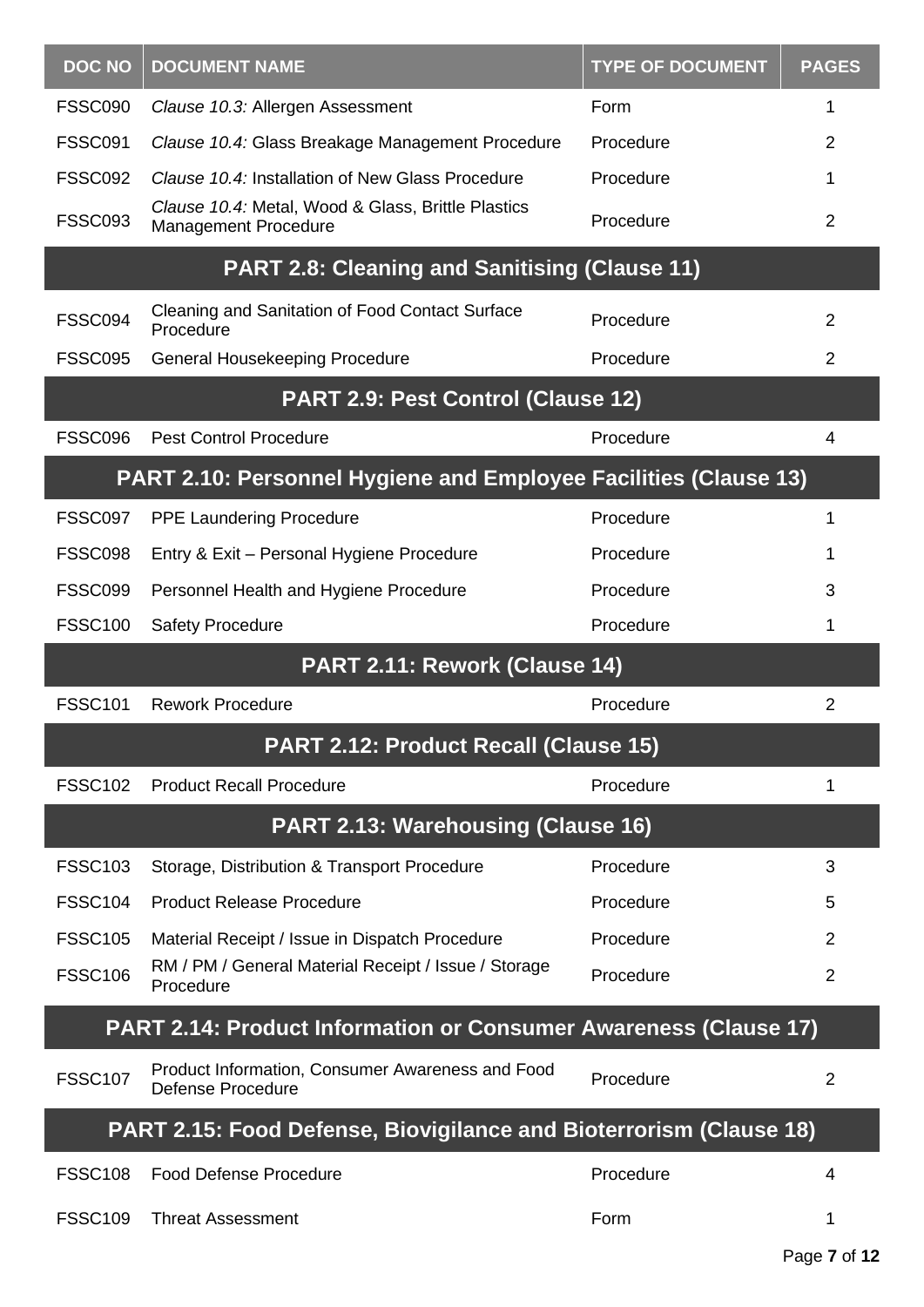#### **PART 3: FSSC 22000 V5.1**

## **Additional Requirements for Food Manufacturing**

| <b>DOC NO</b>                                             | <b>DOCUMENT NAME</b>                                           | <b>TYPE OF DOCUMENT</b> | <b>PAGES</b>   |
|-----------------------------------------------------------|----------------------------------------------------------------|-------------------------|----------------|
|                                                           | <b>PART 3.1: Management of Services (CLAUSE 2.5.1)</b>         |                         |                |
| <b>FSSC110</b>                                            | <b>Management of Services Procedure</b>                        | Procedure               | 3              |
| <b>FSSC111</b>                                            | <b>Emergency Procurement</b>                                   | Form                    | $\overline{2}$ |
| <b>FSSC112</b>                                            | <b>Emergency Procurement Procedure</b>                         | Procedure               | 5              |
| <b>FSSC113</b>                                            | <b>Supplier Performance Monitoring</b>                         | Form                    | 2              |
|                                                           | PART 3.2: Product Labelling (CLAUSE 2.5.2)                     |                         |                |
| <b>FSSC114</b>                                            | <b>Product Information and Consumer Awareness</b><br>Procedure | Procedure               | 4              |
|                                                           | PART 3.3: Food Defense (CLAUSE 2.5.3)                          |                         |                |
| <b>Refer to</b><br><b>FSSC108</b>                         | <b>Food Defence Procedure</b>                                  | Procedure               |                |
| <b>FSSC115</b>                                            | <b>Food Defence Risk Assessment</b>                            | Excel                   |                |
|                                                           | PART 3.4: Food Fraud (CLAUSE 2.5.4)                            |                         |                |
| <b>FSSC116</b>                                            | <b>Food Fraud Prevention Procedure</b>                         | Procedure               | 5              |
| <b>FSSC117</b>                                            | Protection from Food Adulteration Procedure                    | Procedure               | 1              |
| <b>FSSC118</b>                                            | User Instructions - Food Fraud Tool                            | Instructions            | $\overline{2}$ |
| <b>FSSC119</b>                                            | Food Fraud Tool Password VACCP                                 | Excel                   |                |
|                                                           | PART 3.5: Logo Use (CLAUSE 2.5.5)                              |                         |                |
| <b>FSSC207</b>                                            | FSSC 22000 Logo Usage Procedure                                | Procedure               | 2              |
|                                                           | PART 3.6: Allergen Management (CLAUSE 2.5.6)                   |                         |                |
| <b>Refer to</b><br><b>FSSC088</b><br>to<br><b>FSSC090</b> |                                                                |                         |                |
| <b>FSSC120</b>                                            | Allergen Management                                            | Form                    | 1              |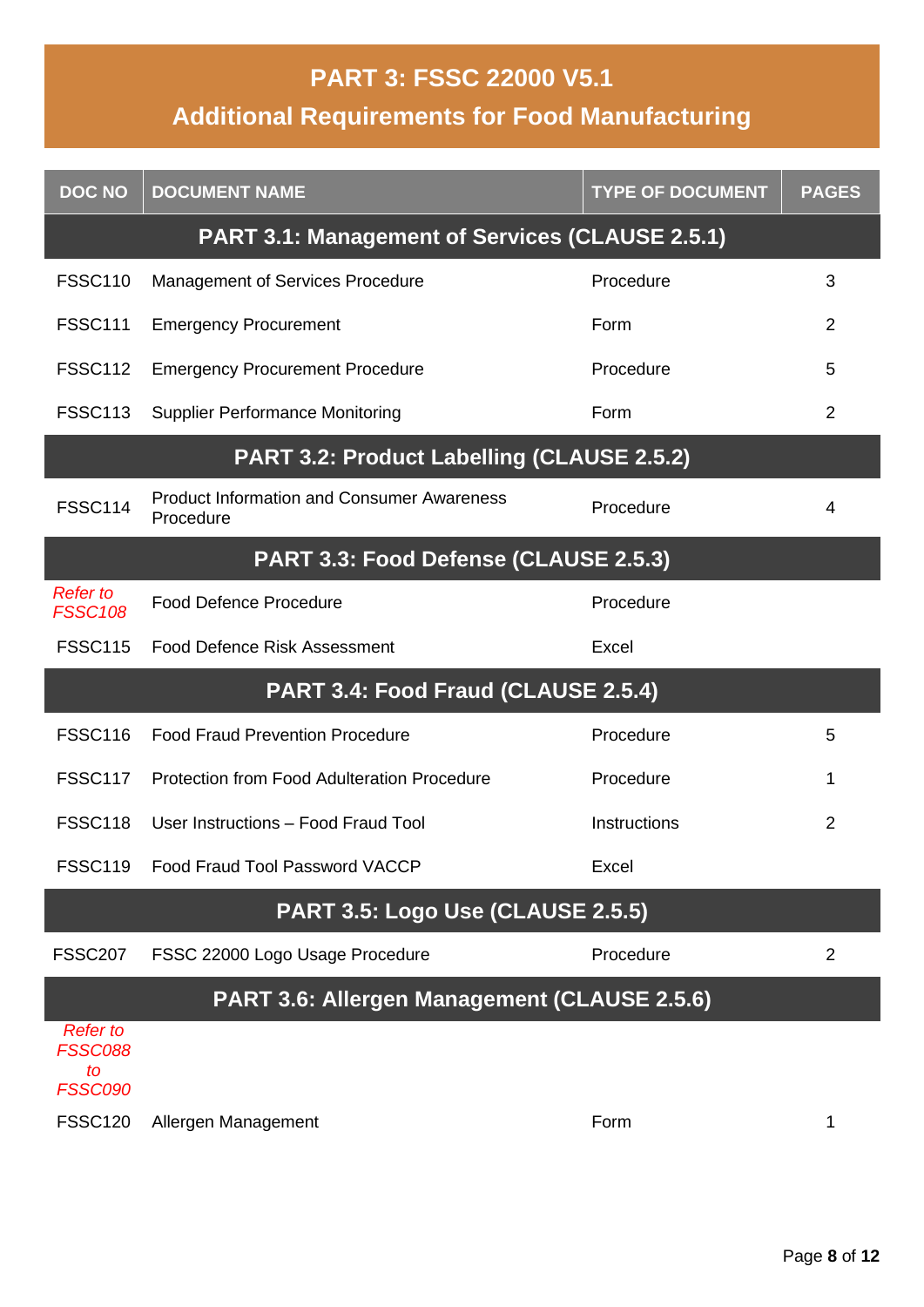| <b>DOC NO</b>                                      | <b>DOCUMENT NAME</b>                                         | <b>TYPE OF DOCUMENT</b> | <b>PAGES</b>   |
|----------------------------------------------------|--------------------------------------------------------------|-------------------------|----------------|
|                                                    | <b>PART 3.7: Environmental Monitoring (CLAUSE 2.5.7)</b>     |                         |                |
| <b>FSSC121</b>                                     | <b>Environmental Monitoring Procedure</b>                    | Procedure               | 3              |
| <b>FSSC122</b>                                     | <b>Environmental Monitoring Risk Assessment</b>              | Form                    | 5              |
| <b>FSSC123</b>                                     | <b>Micro Trends</b>                                          | Excel                   |                |
| <b>FSSC124</b>                                     | <b>Testing Schedule and Plan</b>                             | Form                    | 3              |
|                                                    | PART 3.8: Transport and Delivery (Clause 2.5.9)              |                         |                |
| <b>FSSC125</b>                                     | <b>Product Loading Inspection</b>                            | Form                    | 1              |
|                                                    | PART 3.9: Storage and Warehousing (Clause 2.5.10)            |                         |                |
| <b>FSSC126</b>                                     | Storage and Distribution & Transport of Final Product        | Procedure               | $\overline{2}$ |
| <b>FSSC127</b>                                     | <b>Finished Goods Stock Control Sheet</b>                    | Form                    | 1              |
| PART 3.10: Hazard Control Measures (Clause 2.5.11) |                                                              |                         |                |
| <b>Refer to</b><br><b>FSSC086</b>                  | <b>Prevention of Cross-Contamination</b>                     | Procedure               |                |
|                                                    | PART 3.11: PRP Verification (Clause 2.5.12)                  |                         |                |
| <b>FSSC128</b>                                     | <b>PRP</b> Verification                                      | Form                    | 3              |
|                                                    | PART 3.12: Product Development (Clause 2.5.13)               |                         |                |
| <b>FSSC129</b>                                     | New Product Development Procedure                            | Procedure               | 3              |
| <b>FSSC130</b>                                     | <b>New Product Proposal</b>                                  | Form                    | $\overline{7}$ |
|                                                    | <b>PART 3.13: Food Safety Culture</b>                        |                         |                |
| <b>FSSC131</b>                                     | <b>Food Safety Culture Procedure</b>                         | Procedure               | 2              |
| <b>FSSC132</b>                                     | <b>Food Safety Culture Questionnaire</b>                     | Form                    | 4              |
| <b>FSSC133</b>                                     | Food Safety Culture Planning (1)                             | <b>Excel File</b>       |                |
| <b>FSSC134</b>                                     | Food Safety Culture Planning (2)                             | <b>Excel File</b>       |                |
| <b>FSSC135</b>                                     | Food Safety Culture Questionnaire Results and Action<br>Plan | <b>Excel File</b>       |                |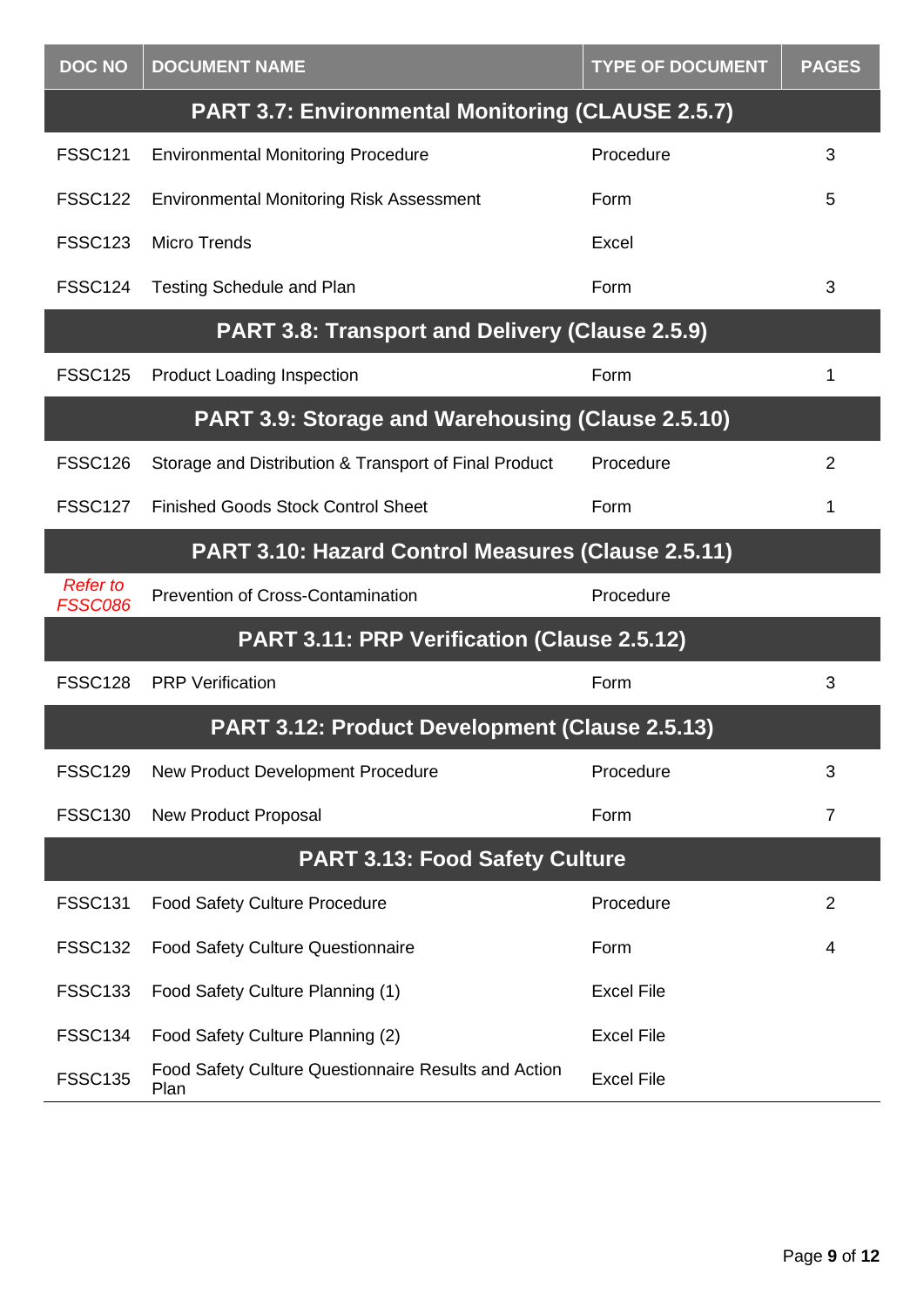### **PART 4: FORMS**

| <b>DOC NO</b>  | <b>DOCUMENT NAME</b>                                                    | <b>TYPE OF DOCUMENT</b> | <b>PAGES</b>   |
|----------------|-------------------------------------------------------------------------|-------------------------|----------------|
| <b>FSSC136</b> | Packing Report / Slip                                                   | Form                    | 1              |
| <b>FSSC137</b> | Bag / Other Packing Material Inspection Report                          | Form                    | 1              |
| <b>FSSC138</b> | <b>Screen Checking Report</b>                                           | Form                    | 1              |
| <b>FSSC139</b> | Loading Vehicle Inspection Report                                       | Form                    | 1              |
| <b>FSSC140</b> | <b>Breakdown History</b>                                                | Form                    | 1              |
| <b>FSSC141</b> | <b>Preventive Maintenance Schedule</b>                                  | Form                    | 1              |
| <b>FSSC142</b> | <b>Preventive Maintenance Check Points</b>                              | Form                    | 6              |
| <b>FSSC143</b> | Daily Preventive Maintenance Check Points                               | Form                    | $\overline{2}$ |
| <b>FSSC144</b> | Preventive Maintenance Check Points for Building &<br><b>Civil Work</b> | Form                    | $\overline{2}$ |
| <b>FSSC145</b> | <b>Incident Report</b>                                                  | Form                    | 1              |
| <b>FSSC146</b> | <b>Temporary Maintenance Work Report</b>                                | Form                    | 1              |
| <b>FSSC147</b> | <b>Cleaning And Sanitation Report</b>                                   | Form                    | 1              |
| <b>FSSC148</b> | <b>Housekeeping Records</b>                                             | Form                    | $\overline{2}$ |
| <b>FSSC149</b> | <b>Visitor's Entry Report</b>                                           | Form                    | 1              |
| <b>FSSC150</b> | <b>Fumigation Report</b>                                                | Form                    | 1              |
| <b>FSSC151</b> | Daily Sanitation Audit Report                                           | Form                    | $\overline{2}$ |
| <b>FSSC152</b> | Pest Control Logbook                                                    | Excel                   |                |
| <b>FSSC153</b> | List Of Glass Items Inventory                                           | Excel                   |                |
| <b>FSSC154</b> | <b>Visual Inspection Report</b>                                         | Excel                   |                |
| <b>FSSC155</b> | Wooden Checking                                                         | Form                    | 1              |
| <b>FSSC156</b> | <b>Rodent Trapping Record</b>                                           | Form                    | 1              |
| <b>FSSC157</b> | <b>Operation Pre-Requisite Programs</b>                                 | Form                    | 1              |
| <b>FSSC158</b> | <b>Water Tank Cleaning Report</b>                                       | Form                    | 1              |
| <b>FSSC159</b> | Water Line Cleaning Report                                              | Form                    | 1              |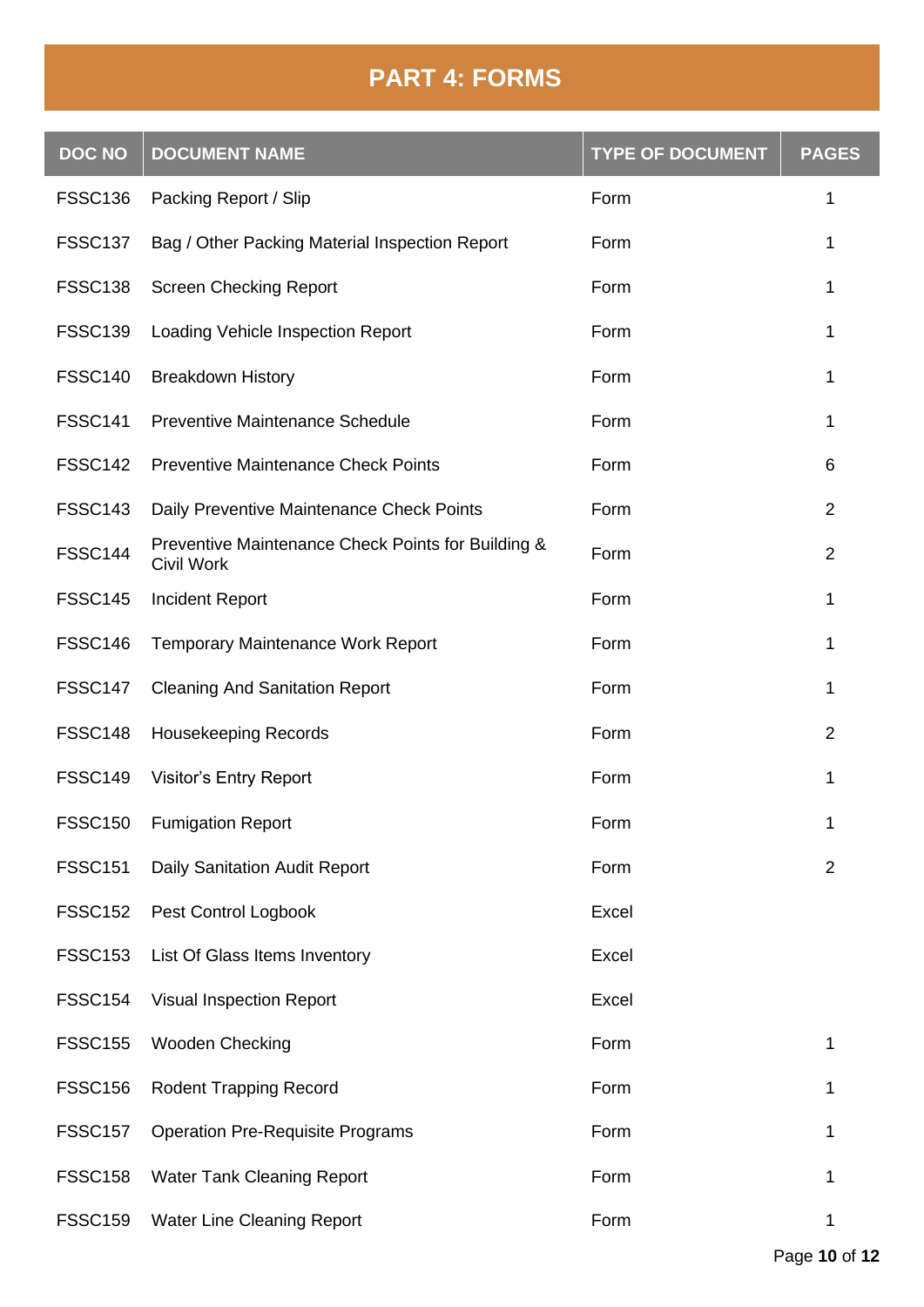| <b>DOC NO</b>  | <b>DOCUMENT NAME</b>                         | <b>TYPE OF DOCUMENT</b> | <b>PAGES</b>   |
|----------------|----------------------------------------------|-------------------------|----------------|
| <b>FSSC160</b> | Medical Check-Up Report                      | Form                    | $\overline{2}$ |
| <b>FSSC161</b> | <b>Production Plan</b>                       | Form                    | 1              |
| <b>FSSC162</b> | Disposal Of Non-Conforming Products          | Form                    | 1              |
| <b>FSSC163</b> | <b>Purchase Order</b>                        | Form                    | $\overline{2}$ |
| <b>FSSC164</b> | Indent And Incoming Inspection Record        | Form                    | 1              |
| <b>FSSC165</b> | Approved Vendor List Cum Open Purchase Order | Form                    | 1              |
| <b>FSSC166</b> | <b>Supplier Registration Form</b>            | Form                    | 1              |
| <b>FSSC167</b> | Open Purchase Order                          | Form                    | $\overline{2}$ |
| <b>FSSC168</b> | <b>Supplier Audit Schedule</b>               | Form                    | 1              |
| <b>FSSC169</b> | <b>Supplier Audit Check List</b>             | Form                    | 4              |
| <b>FSSC170</b> | <b>Positive Recall Report</b>                | Form                    | 1              |
| <b>FSSC171</b> | pH Meter Calibration Report                  | Form                    | $\overline{2}$ |
| <b>FSSC172</b> | <b>Normality Record Sheet</b>                | Form                    | 1              |
| <b>FSSC173</b> | <b>Validation Report</b>                     | Form                    | 1              |
| <b>FSSC174</b> | Order Form/Order Confirmation                | Form                    | 1              |
| <b>FSSC175</b> | <b>Customer Feedback</b>                     | Form                    | 1              |
| <b>FSSC176</b> | <b>Customer Complaint Report</b>             | Form                    | 1              |
| FSSC177        | Daily Stock Statement                        | Form                    | 1              |
| <b>FSSC178</b> | <b>Design And Development Records</b>        | Form                    | 1              |
| <b>FSSC179</b> | <b>Gate Pass</b>                             | Form                    | 1              |
| <b>FSSC180</b> | <b>Change Note</b>                           | form                    | 1              |
| <b>FSSC181</b> | <b>Corrective Actions Report</b>             | Form                    |                |
| <b>FSSC182</b> | Master List Cum Distribution List of Forms   | Form                    | 1              |
| <b>FSSC183</b> | <b>Master List of Records</b>                | Form                    | 1              |
| <b>FSSC184</b> | <b>Audit Plan</b>                            | Form                    | 1              |
| <b>FSSC185</b> | Internal Audit Non-Conformity Report         | Form                    | 1              |